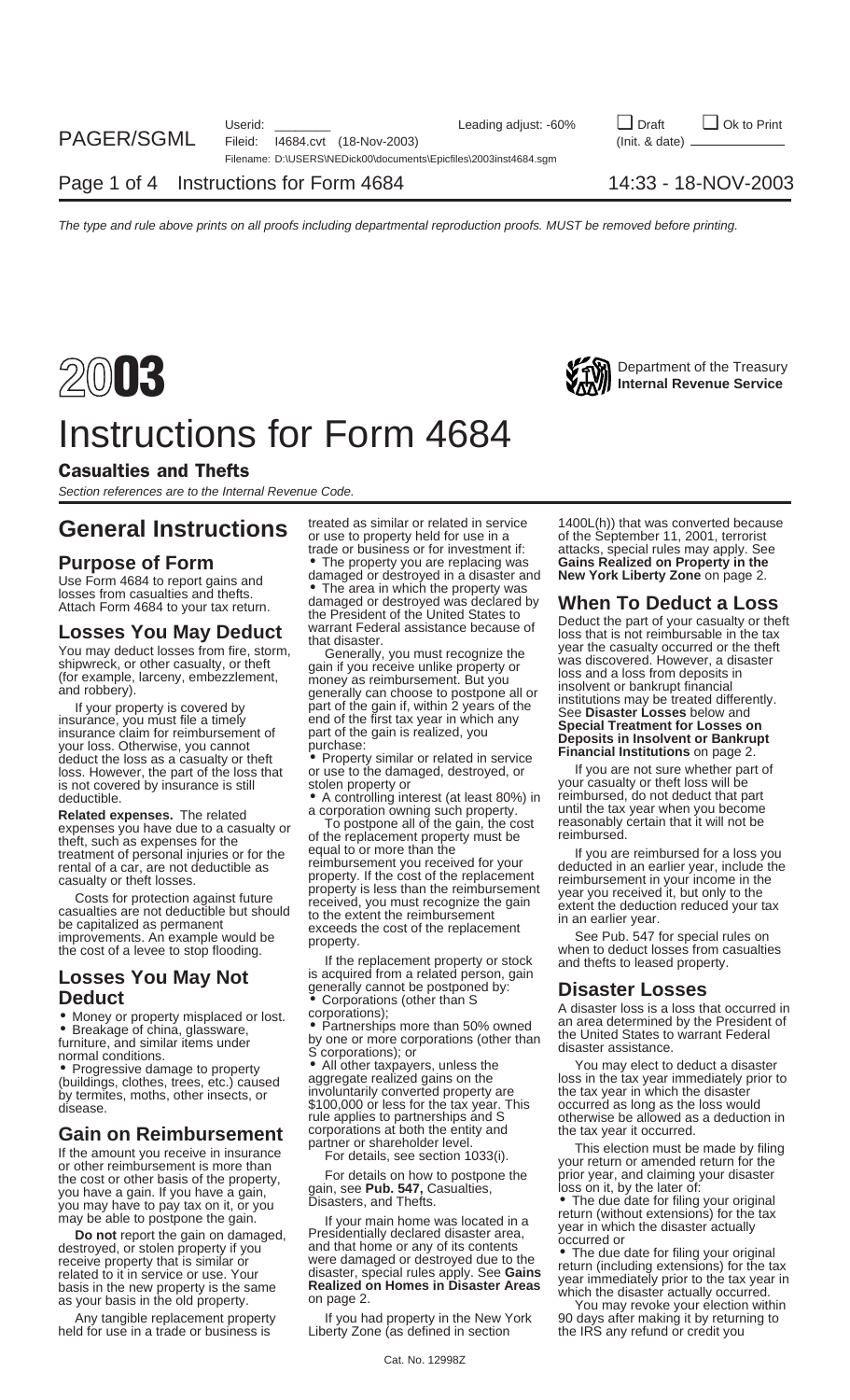received from the election. If you and substantially all of the use of the • A casualty loss to personal use revoke your election before receiving a replacement property is in the city of property on Form 4684 or refund, you must repay the refund  $\overline{N}$  New York, New York.<br>
We Your main home and its itemized deduction) on line 22 of

disaster area and your state or local property. If you reinvest the remaining Losses, as a short-term capital loss.<br>government ordered you to tear it down proceeds of \$215,000 in a replacement If you are a 1% or more owner or move it because it was no longer home, any type of replacement officer of the financial institution, or are<br>safe to use as a home, the loss in value contents (whether scheduled or elated to any such owner or officer, safe to use as a home, the loss in value contents (whether scheduled or related to any such owner or officer,<br>because it is no longer safe is treated unscheduled), or both, you can elect to you cannot deduct the loss as a because it is no longer safe is treated unscheduled), or both, you can elect to you cannot deduct the loss as a<br>as a disaster loss. The order for you to postpone any gain on your home, easualty loss or as an ordinary loss. tear down or move the home must have jewelry, or stamp collection. If you See **Pub. 550,** Investment Income and been issued within 120 days after the reinvest less than \$215,000, any gain is Expenses, for the definition of been issued within 120 days after the reinvest less than \$215,000, any gain is area was officially declared a disaster recognized only to the extent \$215,000

by the President of the United States to **Gains Realized on Follows:** On line 1, enter the name of warrant Federal assistance as the **Gains Realized on the financial institution and write**<br>result of a disaster, and the result of a disaster, and the home or<br>any of its contents were damaged or<br>destroyed due to the disaster. These<br>rules also apply to renters who receive<br>if you choose to postpone any gain on the loss on line 10, and complete

receive for the home or its contents is<br>the gain is realized. However, the<br>treated as received for a single item of the gain is realized. However, the Free the not and the scheen of the scheen of the standard the standard and the standard and the standard property, and any replacement property since the standard or elates the standard in service or use to the home or its

the end of the first tax year in which any loss from a deposit in a bank, credit<br>part of the gain is realized. However, union, or other financial institution theft gains and losses for property that<br>the 4-year period is ex the 4-year period is extended to 5 years because it became insolvent or income-producing purposes.<br>if your main home or any of its contents bankrupt and you can reasonably income-producing purposes.<br>were located in the New Zone (as defined in section  $1400L(h)$ ) deduct the loss as:

replacement property is in the city of

On the return on which you claim the<br>
disaster loss, specify the date(s) of the 2003 by a fire in a Presidentially<br>
disaster and the city, town, county, and declared disaster area. In 2003, you can claim is \$20,000 (\$10,00 State in which the damaged of the bone, \$200,000 for the home, \$25,000 for deduction is reduced by any expected<br>destroyed property was located. To determine the amount to unscheduled personal property in your state insuran deduct for a disaster loss, you must<br>take into account as reimbursements<br>any benefits you received from Federal<br>home and were scheduled property on loss and treat that amount as a or state programs to restore your<br>or state programs to restore your<br>property. Nonbusiness bad debt. A nonbusiness<br>property.<br>If your home was located in a received for the unscheduled personal (Form 1040), Capital Gains and If your home was located in a received for the unscheduled personal **(Form 1040)**, Capital Gains and list of the unscheduled personal **(Form 1040)**, Capital Gains and vour state or local overproceeds of \$215,000 in a replacement postpone any gain on your home, area was officially declared a disaster recognized only to the extent \$215,000<br>
For cannot elect the ordinary loss<br>
loss, use the value of your home before<br>
loss, use the value of your home before<br>
you moved it or to the d

rules also apply to renters who receive<br>
insurance proceeds for damaged or<br>
that is their main home.<br> **Example 1** are the beat of the beat of the state of the term of the term of the term of the term of the term of the ter

were located in the New York Liberty is used partly in a the New York Liberty is used partly in a trade or or business and partly for personal

**Example.** Your main home and its itemized deduction) on line 22 of **Example.** Your main home and its in **Schedule A (Form 1040)**, Itemized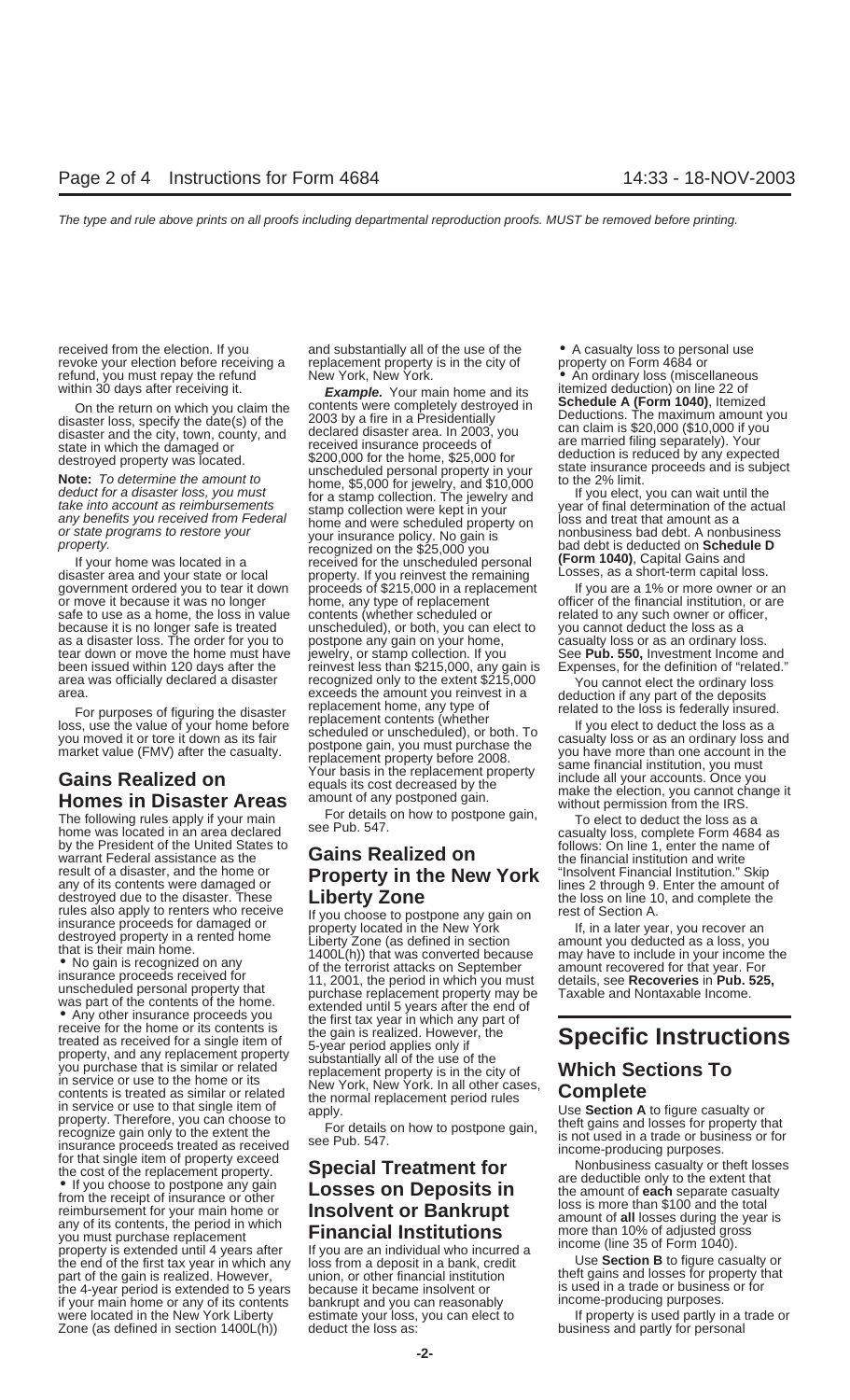with a rental unit, figure the personal and other necessary expenses, is a elements in proving your loss.

Cost or other basis usually means receive, it is not a reimbursement.<br>Coriginal cost plus improvements.<br>**Use and occupancy insurance**. original cost plus improvements.<br> **Use and occupancy insurance.** If The value of the property after the **Subtract any postponed gain from the** insurance reimburses you for your loss repairs is not, as a result of the repai

insurance or other reimbursement you If you are entitled to an insurance such as buildings, trees, and shrubs,<br>
received or expect to receive for each payment or other reimbursement for are considered together as one item. coverage whether or not you are filing a you choose not to file a claim for the items. For example, figure the loss<br>claim for reimbursement. For example, loss, you cannot realize a gain from separately for each piece of fu claim for reimbursement. For example, loss, you cannot realize a gain from separately for each piece of furniture.<br>your car worth \$2,000 is totally that payment or reimbursement.<br>destroyed in a collision. You are Therefore destroyed in a collision. You are **the subtracting your cost or other basis in** If line 14 is **more** than line 13:<br>insured with a \$500 deductible, but subtracting your cost or other basis in If line 14 is **more** than line decide not to report it to your insurance<br>company because you are afraid the amount of reimbursement you actually<br>insurance company will cancel your<br>policy. In this case, enter \$1,500 on this do not enter less than zero. S

must still enter the expected<br>
reimbursement from the loss. If, in a<br>
later tax year, you determine with<br>
reasonable certainty that you will not be<br>
reimbursed for all or part of the loss,<br>
Fair market value (FMV) is the p reimbursed for all or part of the loss,<br>you can deduct for that year the which the property would be sold<br>amount of the loss that is not between a willing buyer and a willing<br>amount of the loss that is not between a willin amount of the loss that is not between a willing buyer and a willing (Form 1040), line 11, column (f). Also reimbursed.<br>
seller, each having knowledge of the enter the amount, if any, of net

casualty or theft loss, the amount you

purposes, such as a personal home are able to collect, minus lawyers' fees determining FMV are important

or damaged, use additional sheets<br>
following the format of lines 1 through<br>
9.<br>
Use a separate Form 4684 through<br>
Use a separate Form 4684 through<br>
Use a separate Form 4684 through<br>
wou must divide the amount you receive<br>

deducted on an estate tax return.<br>
If you are liable for casualty or theft must be used specifically to repair or<br>
If you are liable for casualty or theft must be used specifically to repair or<br>
Interval or the property to someone else, see Pub. 547.<br>
Someone else, see Pub. 547.<br>
deduction. If there are no conditions on excessive; Line 2<br>
Line 2<br>
Cost or other basis usually means exceive, it is not a reimbursement. Cost or other basis usually means<br>
Cost or other basis usually means exceive, it is not a reimbursement. Caused by the casualty; and

Subtract any postponed gain from the insurance reimburses you for your loss<br>sale of a previous main home. Special of business income, it does not reduce<br>rules apply to property received as a your casualty or theft loss. Th

any part of a casualty or theft loss but Figure the loss separately for other<br>vou choose not to file a claim for the Figure the example, figure the loss

seller, each having knowledge of the enter the amount, if any, of net reference between the reimbursed.<br>The difference between long-term post-May 5 gain or (loss) on

onsidered reimbursements.<br>
• A court awards you damages for a property before and after the See Schedule D for the definition of casualty or the definition of casualty or the definition of casualty or the definition of cas

and the business part<br>
in Section A. The appraised value of property<br>
Section A. Personal Use<br>
Section A. Personal Use<br>
Section A. Personal Use<br>
agencies, it is considered a<br>
dipusted (increased) for the effects of<br>
agenci

**Line 3**<br>Enter on this line the amount of **Line 4 Line 4** property as a whole. All improvements,

policy. In this case, enter \$1,500 on this do not enter less than zero. Schedule D (Form 1040), line 4, column<br>If you expect to be reimbursed but<br>If you expect to be reimbursed but<br>have not yet received payment, you of the

These of reimbursements. Insurance the PMV imrediately before the Considered reimbursements of the FMV imrediately before the Column (g). Estates and trusts enter<br>
These of reimbursed for a casualty or theft loss, casualty